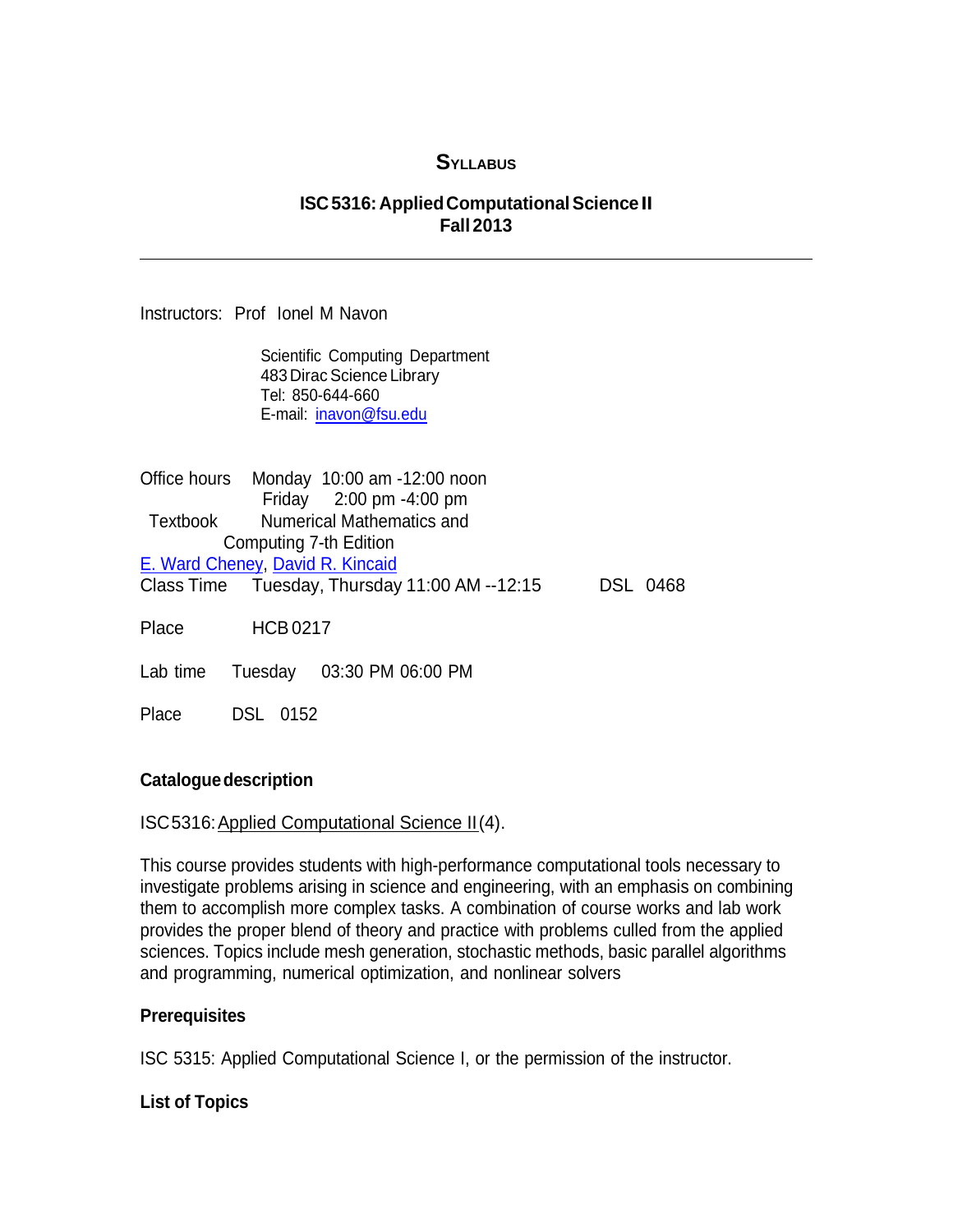The topics covered under this course broadly include: Fourier transforms, parallel computing, numerical solution of partial differential equations, optimization and nonlinear equations and statistical methods.

### **CourseObjectives**

At the end of the course, the students will be able to

- 1. build simple parallel computer programs,
- 2. implement Fast Fourier transform to solve problems computationally,
- 3. use optimization and programming algorithms to solve relevant problems,
- 4. carry out solutions of partial differential equations in 2D (2 spatial dimensions or 1 spatial dimension and time) computationally,
- 5. build statistical models to analysis and solve relevant problems

### **Grading & Exam Policy**

The student's grade for this course will be determined by his/her performance in homework and lab assignments.

| Homework, including other special assignments: | .50% |
|------------------------------------------------|------|
| Laboratory work, including reports             | .50% |

There will be six lab assignments. Each assignment will culminate in a written report by the student, complete with summary, introduction, solution, results, tables, figures, and conclusions. Each lab report is due one week past the end of the particular lab sequence. Dates will be confirmed by instructor each time an assignment is given.

Because the laboratory and homework effort is substantial, no mid-term or final exams will be given. The instructors might give short quizzes during the semester.

#### **Attendance Policy**

Students are required to attend all classes unless there is a reason to be absent; please see university rules regarding absence.

Students are responsible for bringing themselves up to date both on subject matter and all other related class activities, e.g., homework assignments, laboratory projects, etc. Students who have to miss a class or more are encouraged to talk to the instructors before and/or after their absence.

#### **Reading List**

- 1. Instructor handouts
- 2. Literature specified by instructors for each section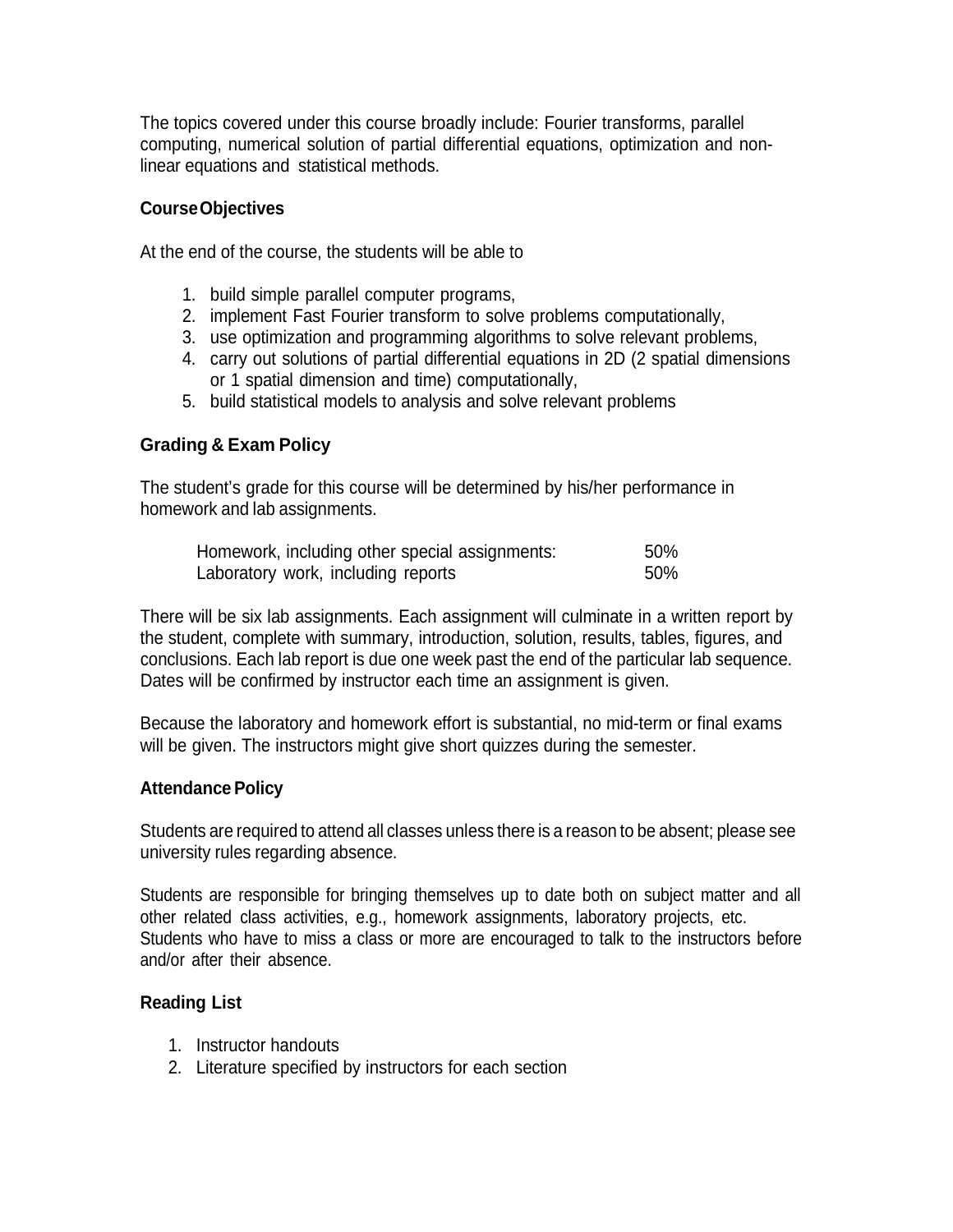All course materials will be posted on the course website.

### **Announcements**

The instructors will periodically make announcements about homework assignments and due dates, solution, course materials, etc.

# **ACADEMICHONORPOLICY:**

The Florida State University Academic Honor Policy outlines the University's expectations for the integrity of students' academic work, the procedures for resolving allegedviolationsofthoseexpectations,andtherightsandresponsibilitiesofstudents and faculty members throughout the process. Students are responsible for reading the Academic Honor Policy and for living up to their pledge to ". . . be honest and truthful and . . . [to] strive for personal and institutional integrity at Florida State University." (Florida State University Academic Honor Policy, found at [http://dof.fsu.edu/honorpolicy.htm.](http://dof.fsu.edu/honorpolicy.htm))

# **ADA**

Students with disabilities needing academic accommodation should:

(1) register with and provide documentation to the Student Disability Resource Center; and

(2) bring a letter to the instructor indicating the need for accommodation and what type. This should be done during the first week of class.

This syllabus and other class materials are available in alternative format upon request.

For more information about services available to FSU students with disabilities, contact the:

Student Disability Resource Center 874 Traditions Way 108 Student Services Building Florida State University Tallahassee, FL 32306-4167 (850) 644-9566 (voice) (850) 644-8504 (TDD) [sdrc@admin.fsu.edu](mailto:sdrc@admin.fsu.edu) <http://www.disabilitycenter.fsu.edu/>